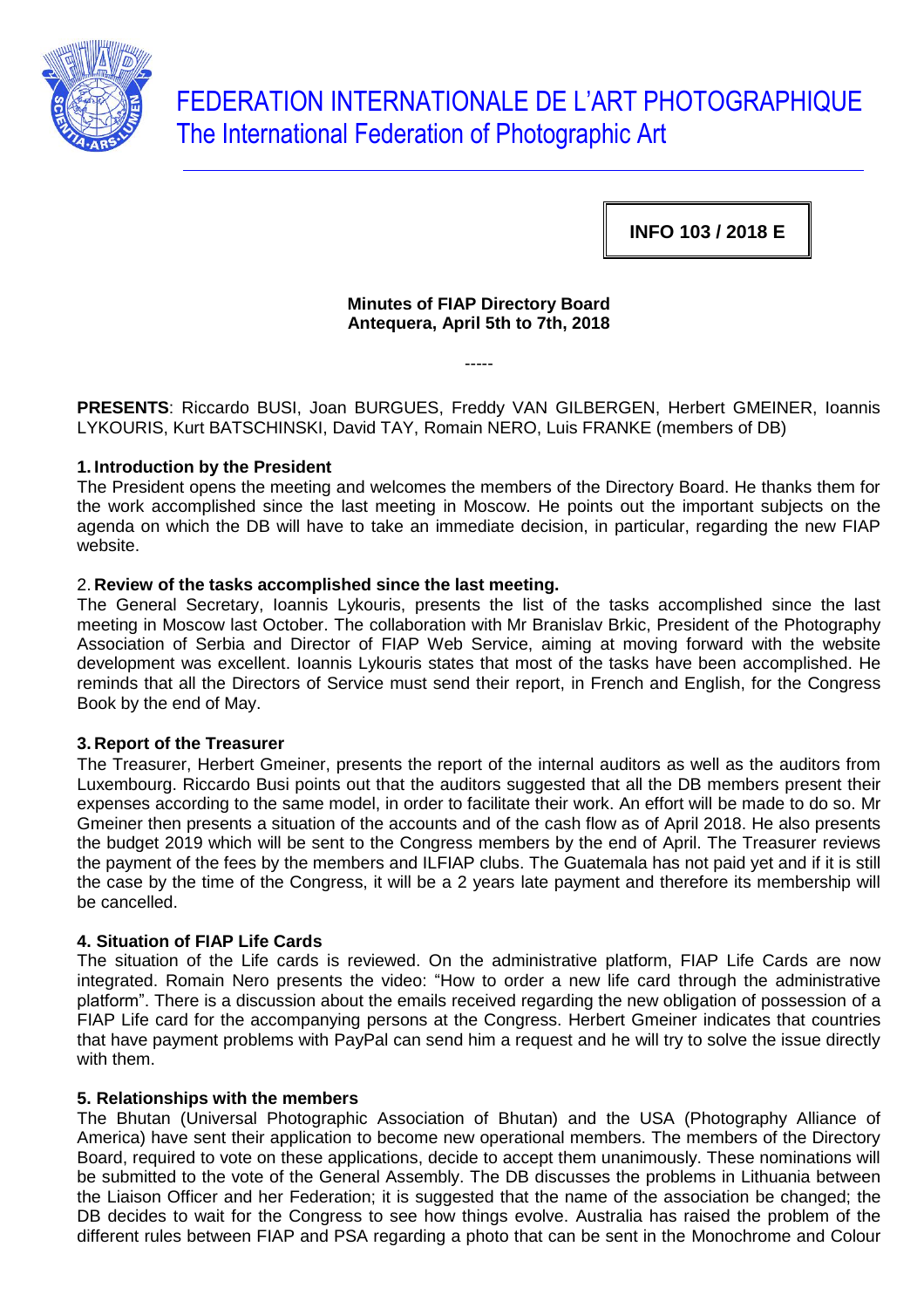sections with the same title or a different title. Given that PSA has different rules than FIAP, in the near future the two associations will try to adopt common rules. David Tay mentions that the new President of the Chinese federation will meet Riccardo Busi on June 30<sup>th</sup>.

## **6. FIAP Service World Cup des Clubs**

The situation regarding the organisation of the World cup and the award ceremony by the present Director Gil Rossel is reviewed. Within the reorganisation of the tasks of the Directors of Service, the DB decides to nominate Mr Michele Macinai in substitution of Gil Rossel; this decision, put to the vote of the DB, is adopted unanimously.

### **7. FIAP website**

Riccardo Busi presents an analysis of the situation. He indicates that the website is almost complete except for some contents still missing; it is difficult to obtain what we need from the different stakeholders. The DB reviews everything that is still required to make the website public for a test period, before its official opening. Ioannis Lykouris refers to the new European General Data Protection Regulation that will come into force on May 25<sup>th</sup>. This requires a prior collaboration between the developer, the site host and the administrative platform, in order to insure the conformity of the new website and the administrative platform. Regarding the development of FIAP social medias, R. Busi indicates that he is looking for companies that could help FIAP in this initiative. He asks the DB members to help him with this search and the subject will be again put at the agenda of the next DB.

#### **8. Service Patronage**

Romain Nero presents the situation of the patronage: as of today, there are 365 registered salons (against 558 salons in 2017). The administrative platform now integrates the auspices as well and works well; this allows dedicating more time to verify the applications and check the respect of the rules. Additionally, Romain Nero has prepared a document pointing out all the important aspects to be signed by the salons' organisers. The title Best of the Best for 2017 has been attributed to Roger Jourdain. The DB ratified the new Patronage regulation, which after examination, has been unanimously approved by the DB members.

#### **9. Service Distinctions**

Freddy Van GILBERGEN suggests 3 medal categories: 1) medal / friendship gift that all the DB members can award with no specific formality (to officials for instance) 2) medal for merit, to reward anybody who contributed to the development of FIAP activities and/or image - submitted to the vote of the majority of the DB, 3) honour medal (or plaquette) decided by the majority of the DB. Joan Burgues and Kurt Batschinski are in charge of bringing samples of medals to the next DB meeting, during which a discussion on the subject will continue. Then a new award distinguishing EsFIAP and HonEFIAP with a 3<sup>rd</sup> level of medal is discussed and will be discussed again during a future meeting. The DB goes on to examine the ESFIAP applications: the following ESFIAP applications are accepted: Milovanovic Borislav (Serbia), Lewis Ka Yin Choi (Hong Kong), Raimon Moreno Hidalgo (Spain); Slobodan Krstic (Bosnia-Herzégovine), Jean Pierre Alphonse Saleilles (France), Alfredo Sotelo (Spain).

#### **10. Service Biennials**

Luis FRANKE presents the situation of the Biennials and their calendar. The next Colour Biennial will take place in Dubai. No country has yet applied for 2019. Luis Franke then presents a review of the Biennial regulation that he revised, with instructions, for the country organisers, and that he will send to the DB.

#### **11. Service Promotion and Partnership**

David TAY presents the planned actions regarding the service promotion and partnership. Among other things discussed, he indicates that if FIAP were to participate to a Salon such as salon in Germany, it would be crucial to have the support of the local Liaison officer. Furthermore, he mentions that it is not easy to get in touch with the big photographic brands and that we need to organise an event and invite them in order to enter in a relationship with them.

#### **12. Service International Organisations**

Ibrahim Al Busaidi has decided to leave his position as the Director of the Service International organisations for personal reasons. The DB will decide to nominate another Director in the near future. Upon proposal of the President, the DB decides unanimously to unite the Services Medias, International Organisations and International magazines and to give the direction to Mr Nikos Karanikis, present Director of the Service Medias.